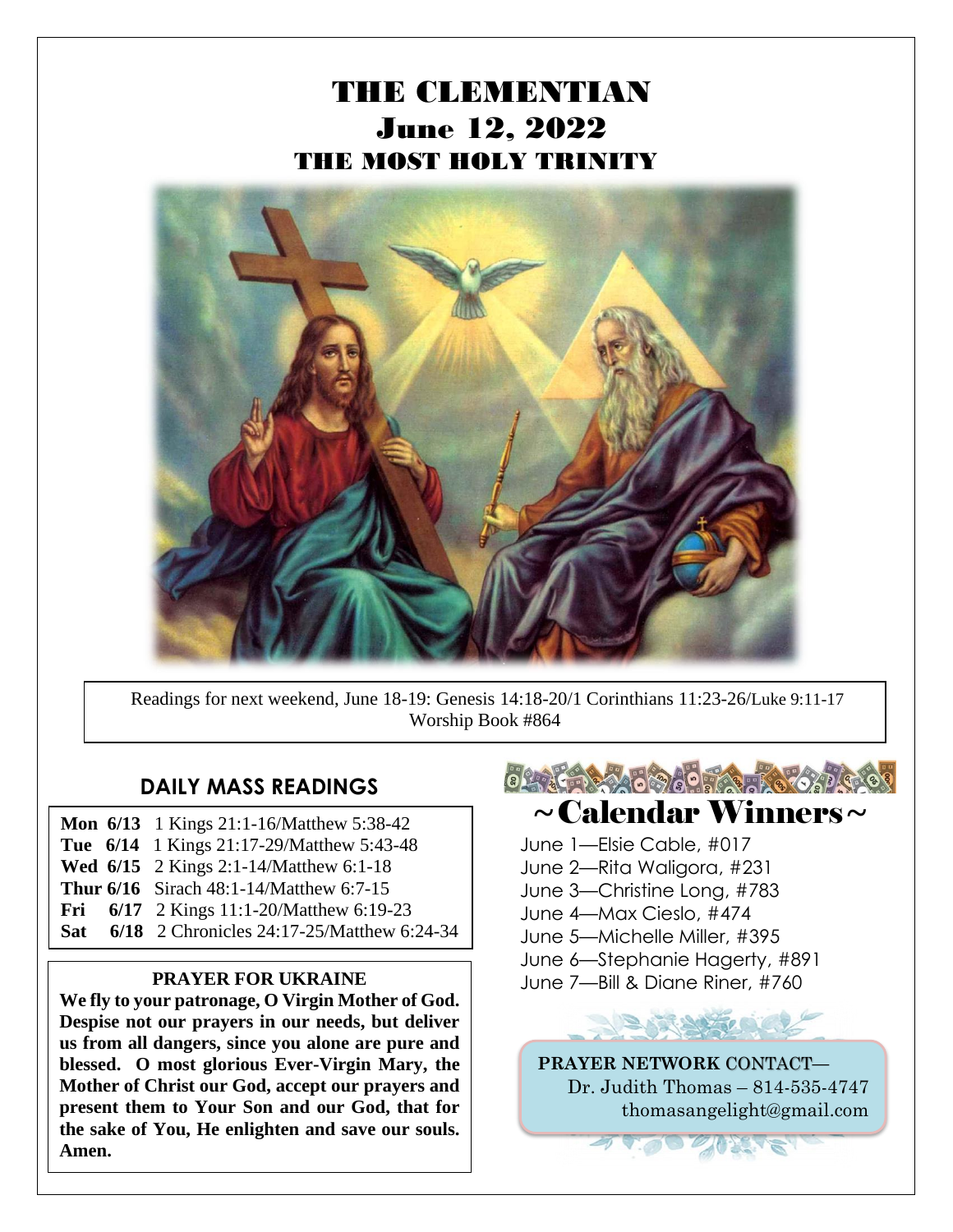

#### **2022 CATHOLIC MINISTRIES DRIVE**

| <b>Parish Goal:</b>                  | \$38,679 |
|--------------------------------------|----------|
| Pledges:                             | 17,312   |
| <b>Amount Still Needed: \$25,502</b> |          |
| <b>Total Families:</b>               | 444      |
| <b>Total Gifts Received:</b>         | 74       |



### **RECYCLING DRIVE Saturday, June 18 – 9AM-5PM**

We are still looking for volunteers, especially for the afternoon. If we can recruit a few more helpers, we will be able to offer Friday evening hours! If you are available and willing to help, please contact Mandy @ 814-255- 4422. Students who need service hours are welcome!



Cash 'n Gas Raffle **\$20 each 23 chances to win on each ticket!**

**Tickets are available:**

- at the rectory during office hours Monday – Friday, 8:00 AM – 3:00 PM
- at both weekend Masses in the vestibule

• by mail – call the rectory to order We are counting on everyone to help us sell all 1,000 tickets by reaching out to family, friends, neighbors, and coworkers. *Birthdays – Graduations – Anniversaries - Retirements*



Saint Clement Parish Family welcomes **Marguerite Bagos**. We are delighted you've joined us!

May God's word today strengthen your faith, inspire curiosity and learning, and motivate your service of others. Welcome!



## **THE LIFT MINISTRY**

Thank you for your continued support of the Lift Ministry. There is one June birthday:

**June 22nd**

Marie Kesslak Lutheran Home, Room 2007 807 Goucher Street Johnstown, PA 15905

*Kindness is a gift that everyone can afford to give.*



## ROSAI PRAYING FOR THE END OF ROE V. WADE



## ST. CLEMENT CHURCH THURSDAY, JUNE 16, 2022 6:30 PM

**Life Matters:** We pray to the Lord for society to more deeply respect the human person who is created, redeemed, and made holy by the gracious action of the Trinity, Father, Son, and Holy Spirit.

**Marriage:** Our witness to life must address the pain and grieving experienced by those who have lost a child. As Catholics and people of life, we are called to draw close to these parents and provide care and comfort to their aching hearts.